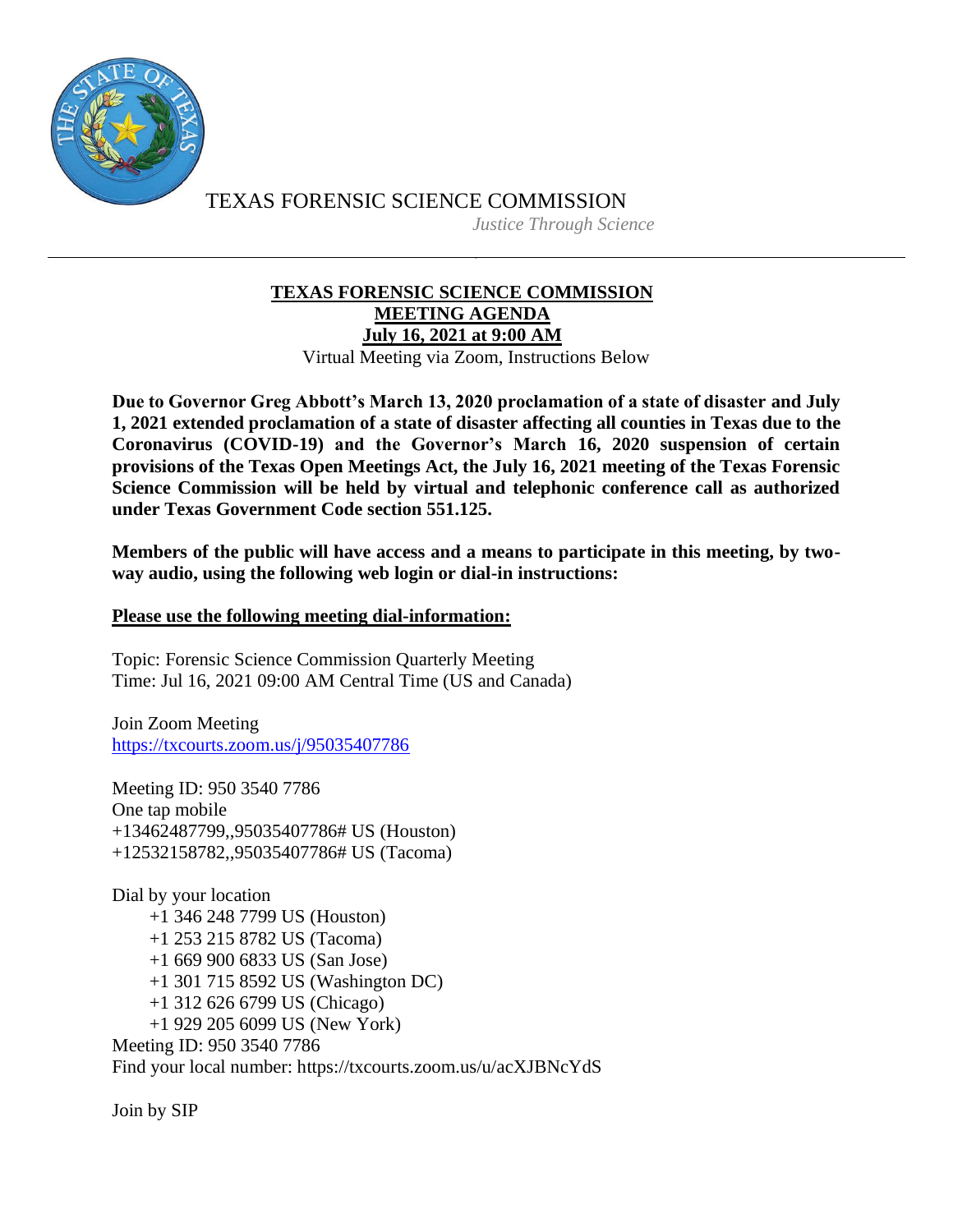#### 95035407786@zoomcrc.com

Join by H.323 162.255.37.11 (US West) 162.255.36.11 (US East) 115.114.131.7 (India Mumbai) 115.114.115.7 (India Hyderabad) 213.19.144.110 (Amsterdam Netherlands) 213.244.140.110 (Germany) 103.122.166.55 (Australia Sydney) 103.122.167.55 (Australia Melbourne) 64.211.144.160 (Brazil) 69.174.57.160 (Canada Toronto) 65.39.152.160 (Canada Vancouver) 207.226.132.110 (Japan Tokyo) 149.137.24.110 (Japan Osaka) Meeting ID: 950 3540 7786

Join by Skype for Business https://txcourts.zoom.us/skype/95035407786

### Public Participant Instructions:

If you wish to provide public comment during the meeting on a topic being discussed by Commissioners, please either type your question or comment in the chat box or virtually "raise your hand." The meeting facilitator will mute and unmute participants at the direction of the Chairperson. If you are not able to provide public comment during the meeting and still wish to provide public comment, the Commission will have a public comment period at the end of the agenda to address any remaining questions or comments. You may also complete the attached Public Testimony Form and email it to [info@fsc.texas.gov](mailto:info@fsc.texas.gov) in advance of the meeting to ensure your public comment is addressed. All public comments are limited to 5 minutes with adjustments as necessary.

A recording of the meeting will be available after July 16, 2021. To obtain a recording, please contact Kathryn Adams at (512) 936-0770 or email [kathryn.adams@fsc.texas.gov.](mailto:info@fsc.texas.gov)

During this meeting, the Commission may consider and take action on the following items. The Commission may take breaks as necessary. The timing of agenda items provided below are estimates.

- 1. Call meeting to order. Roll call for members. (Barnard) (*2 min*)
- 2. Instructions for public participation. (Tomlin) (*3 min*)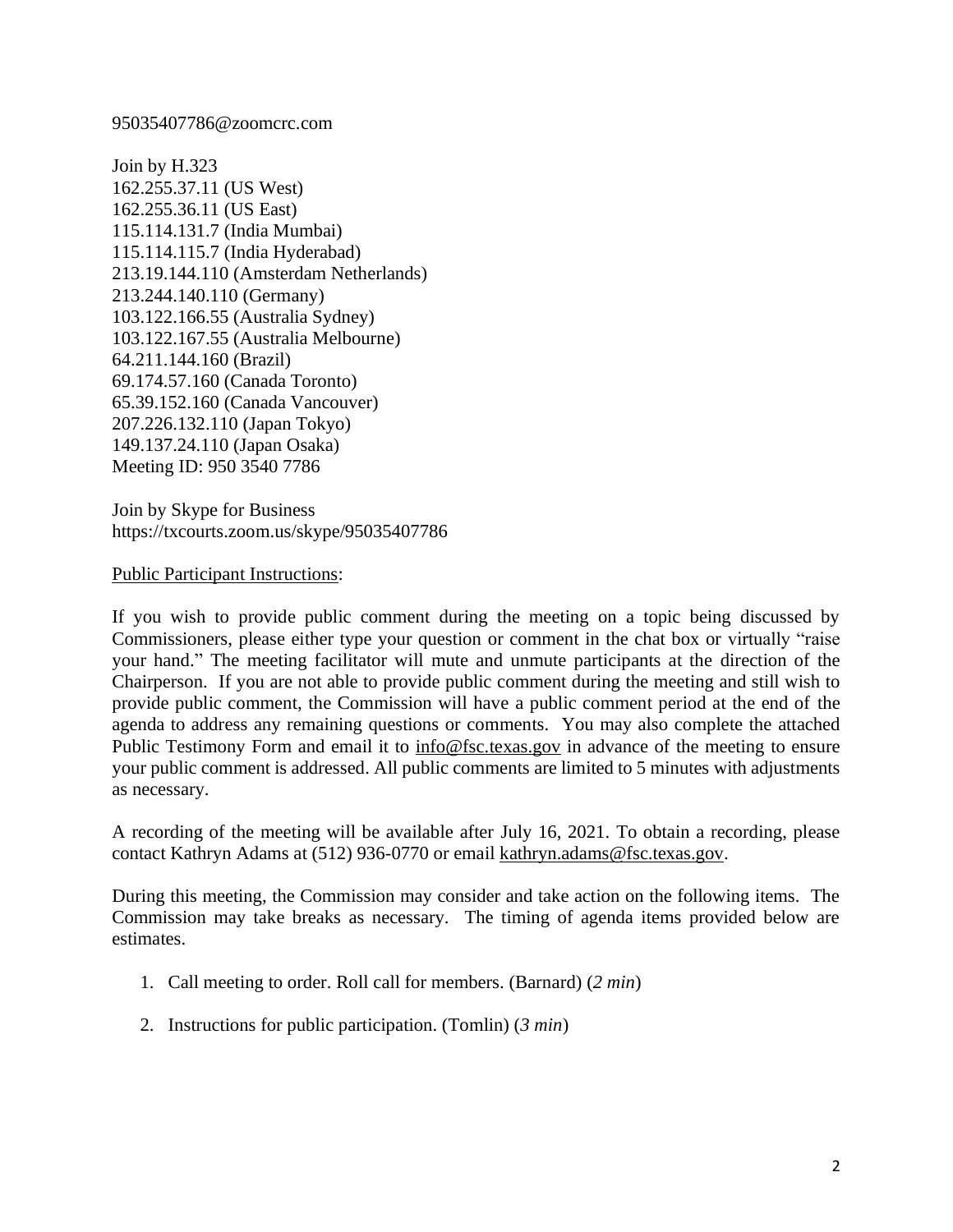- 3. Review and adopt minutes from April 16, 2021 Forensic Science Commission Quarterly meeting. (Barnard) (*3 min*)
- 4. Office administrative update (FY2021 budget status report and FY2022 budget projections; discuss staff attendance/presentations at various conferences; update on database project with Office of Court Administration IT; discuss new Program Specialist I position). (Garcia/Tomlin) (*5 min*)
- 5. Discuss and consider pending complaints and laboratory self-disclosures as well as new complaints and self-disclosures received through July 2, 2021. (Daniel) *(75 min)*

### Disclosures Pending from April 16, 2021

- 1. No. 21.04; Houston Forensic Science Center (Forensic Biology/DNA)
- 2. No. 21.15; Houston Forensic Science Center (Friction Ridge)
- 3. No. 21.19; Bexar County Criminal Investigation Laboratory (Seized Drugs)

Disclosures Received as of July 2, 2021

- 4. No. 21.22; Tarrant County Medical Examiner's Office (Forensic Biology/DNA)
- 5. No. 21.23; Tarrant County Medical Examiner's Office (Forensic Biology/DNA; CODIS)
- 6. No. 21.24; Department of Public Safety Austin (Digital/Multimedia)
- 7. No. 21.30; Jefferson County Regional Crime Laboratory (Seized Drugs)
- 8. No. 21.34; Jefferson County Regional Crime Laboratory (Seized Drugs)
- 9. No. 21.38; University of North Texas Health Science Center Center for Human Identification (Forensic Biology/DNA; CODIS)
- 10. No. 21.41; NMS Labs (Seized Drugs)
- 11. No. 21.42; Department of Public Safety Austin (Forensic Biology/DNA)
- 12. No. 21.43; University of North Texas Health Science Center Center for Human Identification (Forensic Biology/DNA; mtDNA)

Complaints Pending from April 16, 2021

13. No. 21.12; Glen Dale Horner (Houston Police Department/Houston Forensic Science Center; Forensic Biology/DNA)

Complaints Received as of July 2, 2021

- 14. No. 21.25; Brooks, Randall (Fort Worth Police Department Crime Laboratory; Serology)
- 15. No. 21.26; Pride, Derek (Department of Public Safety Midland; Seized Drugs)
- 16. No. 21.31; Gutierrez, Roland (Department of Public Safety Houston; Seized Drugs)